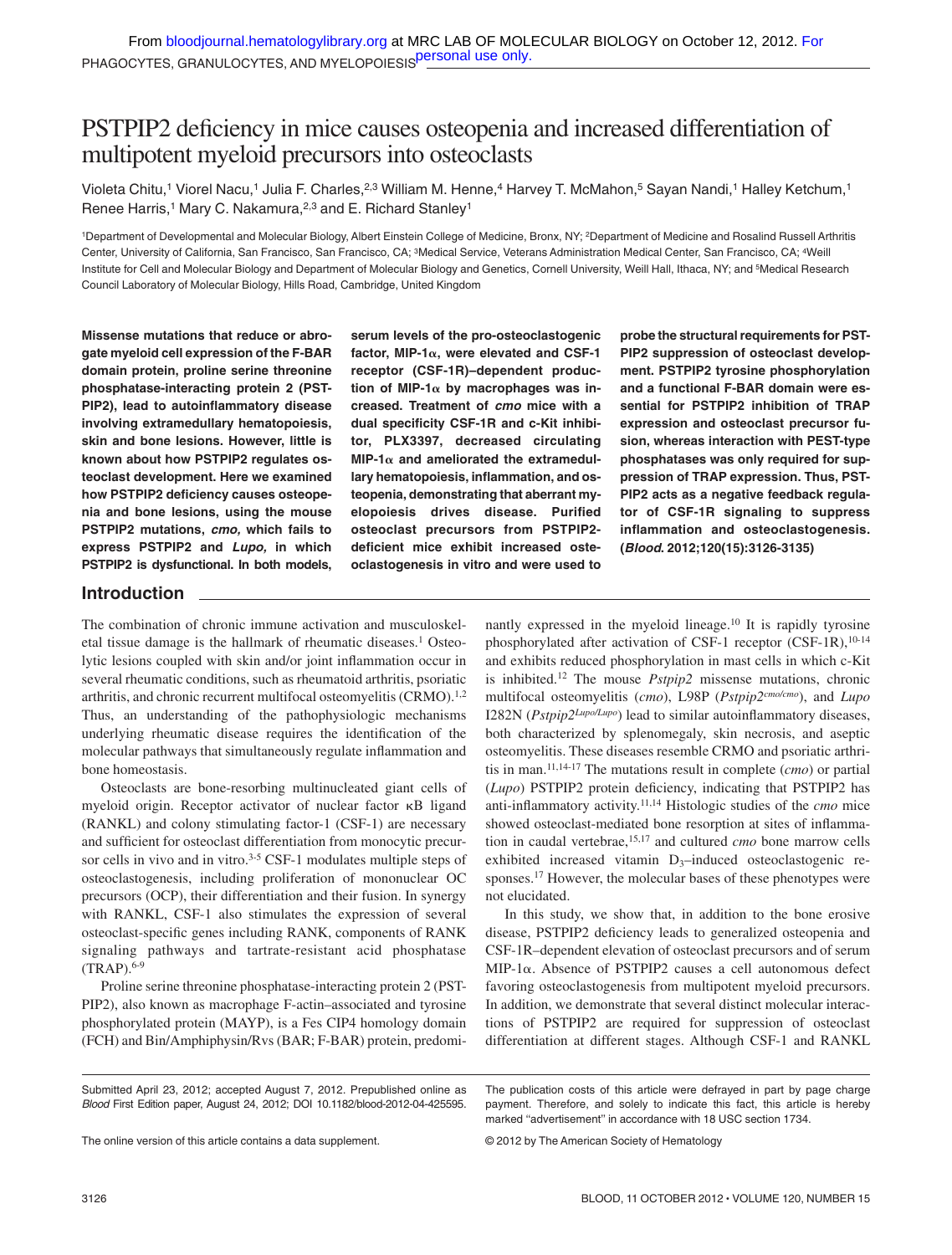positively regulate osteoclastogenesis, $6-9$  our results demonstrate that CSF-1R–regulated PSTPIP2 tyrosine phosphorylation is required for suppression of osteoclastogenesis, indicating that PSTPIP2 normally plays a negative feedback role.

# **Methods**

### **Antibodies and reagents**

The dual specificity inhibitor, PLX3397, was a gift from Plexxikon. RANKL was purchased from Cell Sciences. Anti-CD117–FITC, anti-CD11b–APC, anti-CD16/CD32–PE, anti-Ly6C–FITC, anti-CD11c–FITC, anti-CD48–FITC, anti-CD34–FITC, anti-CD150–PE, and streptavidin-PE were from BD Pharmingen. Pacific Blue anti–Sca-1, anti-CD49b–APC, anti-Ly6G–PerCP, and anti-CD3–FITC were from BioLegend. Anti-B220– PE-Cy5, anti–CD4-PE–Cy5, anti–CD19-PE–Cy5, anti-CD8–PE-Cy5, anti-CD127PE, anti-CD117–APC, biotinylated-AFS98, and anti-Thy1.1–FITC were from eBioscience. CSF-1 was a gift from Chiron Corporation. Unless otherwise specified, all other reagents were purchased from Sigma-Aldrich.

## **Mice and genotyping**

*Pstpip2cmo/cmo* BALB/cAnPt and wild-type (WT) BALB/cByJ mice (The Jackson Laboratory) and *Pstpip2Lupo/Lupo* C3HeB/FeJ and WT C3HeB/FeJ mice (Ingenium Pharmaceuticals) were maintained under specific pathogenfree conditions in a barrier facility of the Albert Einstein College of Medicine Animal Institute, which approved the mouse breeding and study protocols. In addition, this study was conducted in accordance with the Declaration of Helsinki. *Pstpip2* mutation genotyping was performed by PCR amplification and sequencing as described.<sup>11,14</sup>

### **Treatment with PLX3397 and scoring of inflammation**

Treatment with PLX3397 or control chow was initiated at 5 weeks of age, before the onset of clinical disease. Inflammation was scored weekly by visual examination using the following criteria: (1) Skin for ears: 1 point for each of the following: erythema, edema, tissue hardening, or necrosis. Score doubles for bilateral symptoms. For body hair loss: localized, 1 point; general, 2 points. (2) Paws: 1 point for each of the following: bulbous toe, local signs of erythema, edema, tissue hardening, or necrosis. Score doubles if symptoms are generalized or bilateral. (3) Tails: 1 point for each tail kink and 1 point for swelling or redness.

## **Micro-computed tomography**

After serial fixation in 4% phosphate-buffered formaldehyde and 70% ethanol, bones were scanned by high resolution micro-CT. Imaging was performed using vivaCT 40 with a voxel size of 10.5  $\mu$ m (see Figure 1), and with  $\mu$ CT 35 (both Scanco Medical) with a voxel size of 7  $\mu$ m (see Figure 3). Structural parameters were calculated using Scanco Medical Version 6 software on an area extending 2.1 mm from the metaphysis for trabecular bone and 0.6 mm at the femoral midshaft. Analysis was performed using segmentation values of 0.8/1/375 for cortical data and 0.8/1/250 and 0.8/1/275 for trabecular data in Figures 1 and 3, respectively. Paws, tail, and/or spine were imaged with vivaCT40, voxel size 15  $\mu$ m, segmentation values of 0.7/1/425 (see Figure 1), or with  $\mu$ CT 35, voxel size 12.5  $\mu$ m, segmentation values of 0.8/1/300 (see Figure 3).

## **Histologic and ultrastructural analysis**

For TRAP staining, mice were anesthetized and perfused with periodatelysine-paraformaldehide-glutaradehyde (PLPG) fixative by injection of the fixative in the heart.18 Tissues were dissected, further fixed by immersion in PLPG, and embedded in paraffin. Sections stained for TRAP and counterstained with hematoxylin were analyzed by light microscopy, using a Zeiss AxioSkop 2 (Carl Zeiss Microscopy) equipped with a Plan Neofluar objective  $2.5 \times 0.075$  NA and the images collected using Axiovision 4.1 software. For electron microscopic studies, 4-month-old mice were

perfused with 2% paraformaldehyde and 2.5% glutaraldehyde in cacodylate buffer, pH 7.4. Tail vertebrae were fixed and processed as previously described.19 Sections were examined using a JEOL 1200EX transmission electron microscope (JEOL) and representative regions were photographed. Images were cropped and adjusted for brightness, contrast, and color saturation using Adobe Photoshop Elements 2.0.

# **Analysis of osteoclast and myeloid precursors by flow cytometry**

Bone marrow cells, splenocytes and blood were collected from mice subjected to the indicated treatments. After red blood cell lysis and Fc receptor blocking, cells were labeled with anti-CD117–FITC, anti-CD11b– APC, biotinylated Rat IgG 2a anti–CSF-1R AFS98, and streptavidin-PE. Bone marrow populations containing myeloid and osteoclast precursors were identified as described, 8,20 and analyzed or sorted using a BD-LSR II, or a BDFACS Aria I cell sorter (Becton Dickinson), respectively. Spectral overlaps between fluorophores corrected by electronic compensation. FACS data were analyzed using FlowJo Version 8.8.6 software (TreeStar).

#### **Osteoclast differentiation and precursor proliferation**

Osteoclasts were generated from bone marrow cells extracted from the femurs of WT or *Pstpip2cmo/cmo* mice, or from FACS-sorted osteoclast precursors, in triplicate cultures containing 30 ng/mL M-CSF and 100 ng/mL RANKL, as previously described.<sup>8,21</sup> Cells were fixed at the indicated times and stained for TRAP as described elsewhere.<sup>22</sup> Cells were examined under an Olympus CK2 inverted microscope (Olympus) equipped with an Olympus  $10\times$  objective, 0.25 NA. Digital images were acquired using a Kodak DC290 camera equipped with an Optem  $(1\times)$  microscope adaptor and the Kodak camera digital software. Images were cropped and adjusted for brightness, contrast, and color balance using Photoshop Elements 2.0. TRAP activity was also determined in cultures grown in 96-well plates as described.23

#### **Bone resorption assay**

Bone marrow cells were plated on whale dentine slices (Immunodiagnostic Systems) for 6 days in the presence of 30 ng/mL CSF-1 and 100 ng/mL RANKL with a change of media at day 3. Cells were fixed in 4% paraformaldehyde for 20 minutes at room temperature and stained for TRAP. In some experiments, cells were removed by sonication in 0.25M ammonia hydroxide, the resorptive pits stained with toluidine blue and the stained dentin slices analyzed by light microscopy using a Zeiss STEMI (Carl Zeiss Microscopy) and IPLab 4.0.8 software. The quantitation of resorption was performed using ImageJ Version 1.4lo software. Images were cropped and adjusted for brightness, contrast, and color balance using Photoshop Elements 2.0. The same methods were applied to dentine slice implants.

### **Dentine implantation, PLX3397 treatment, and measurement of serum markers for inflammation**

Dentine discs (Immunodiagnostic Systems) were incubated overnight in --MEM with 10% FCS, 30 ng/mL CSF-1, and 100 ng/mL RANKL and implanted bilaterally in the gluteus maximus of mice under general anesthesia. Mice were euthanized at the indicated times and the discs were removed and stained for TRAP or resorption pits as described under "Bone resorption assay." Blood was collected at the indicated times and sera were screened for cytokine production using multiplexed beadlyte mouse cytokine kits (Millipore) as described<sup>14</sup> or using the mouse IL-6 ELISA Ready-SET-Go kit (eBioscience). Osteoclast precursors in blood, bone marrow, and spleen were analyzed by flow cytometry as described under "Analysis of osteoclast and myeloid precursors by flow cytometry."

# **Generation of osteoclast precursor cell lines and retroviral reconstitution of PSTPIP2 expression**

Early c-Kit<sup>+</sup> Mac-1<sup>lo</sup> c-Fms<sup>lo</sup> osteoclast precursors were purified by FACS sorting and immortalized using a retroviral construct encoding SV40 large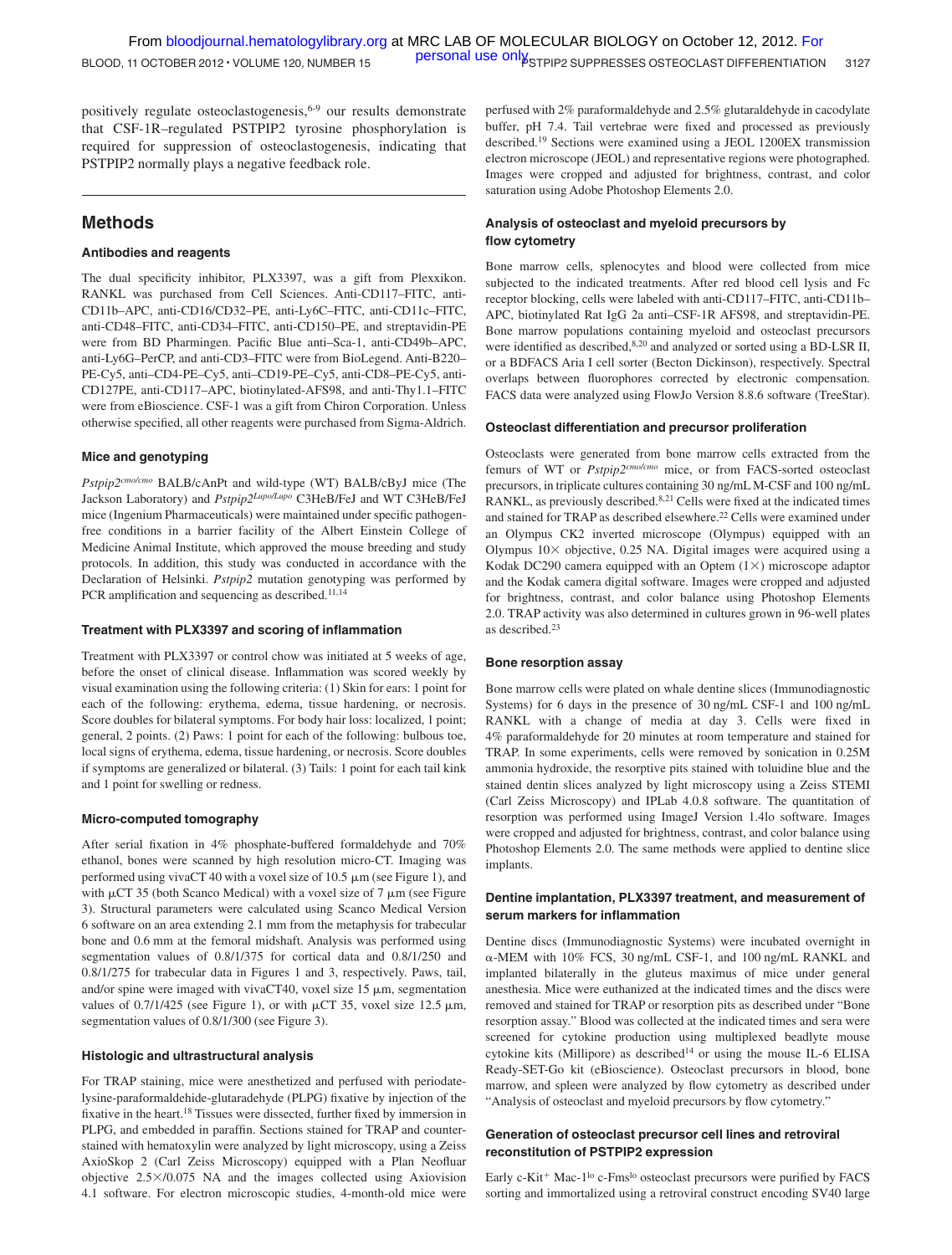3128 CHITU et al **BLOOD, 11 OCTOBER 2012 VOLUME 120, NUMBER 15** [personal use only.](http://bloodjournal.hematologylibrary.org/subscriptions/ToS.dtl)



**Figure 1. Diseased PSTPIP2-deficient mice are osteopenic and have erosive bone lesions that are associated with increased osteoclast numbers and activity.** (A) Representative 3D reconstructions of trabecular areas of proximal tibias from PSTPIP2-deficient 3.5-month-old *cmo* and 3-month-old *Lupo* mice (right panels) and their corresponding WT control mice (left panels). (B) Quantitative micro-CT analyses of 3-monthold female mice showing that, compared with WT controls (white bars), PSTPIP2-deficient mice (black bars) have decreased proximal tibia bone volume to total volume (BV/TV). Figures in parentheses indicate the numbers of mice in each group. (C) Representative images of paws and proximal tails from *cmo* and WT control mice. Erosive bone lesions are seen on micro-CT reconstructions of paws and tails of diseased *cmo* mice. (D) Lumbar vertebrae from *Lupo* mice demonstrate osteopenia. (E) Increased TRAP staining in sections of femoral cortex of *cmo* compared with WT controls. Bottom panels are higher magnifications of the boxed regions in the top panels. (F) TRAP staining of tail vertebrae (top panels) and proximal femurs (bottom panels) of *Lupo* mice and WT controls. Arrows indicate  $TRAP<sup>+</sup>$  osteoclasts. (G) Electron micrographs of vertebral osteoclasts. Arrows indicate the ruffled border.

T antigen as described.14 PSTPIP2 mutants were prepared using a QuikChange site-directed mutagenesis kit (QIAGEN) and the presence of the desired mutations was confirmed by DNA sequencing. PSTPIP2 expression was reconstituted by MSCV-IRES-GFP retroviral transduction as described.24

#### **Biochemical characterization of PSTPIP2 mutants**

For lipid binding studies, PSTPIP2 was cloned in pGEX-6-P1, and expressed in *Escherichia coli* as GST-fusion protein. GST-PSTPIP2 was purified by affinity chromatography and the GST tag was removed by digestion with PreScission protease. WT PSTPIP2 and mutants were then tested for phospholipids binding ability using PIP strips (Echelon Biosciences). Cell stimulation, immunoprecipitation and Western Blotting were performed as described.24

#### **PSTPIP2 in vitro tubulation assay and CD Spectroscopy**

Folch fraction I (Sigma-Aldrich) liposomes were prepared by classic dehydration-rehydration protocols. Lipids were prepared in a 1:1 chloroform: methanol mix and dried in glass tubes under Argon gas. Liposomes were rehydrated in buffer (150mM NaCl, 20mM HEPES pH 7.4, 2.5mM DTT), sonicated, and filtered through 0.8- $\mu$ m pore diameter polycarbonate filters (Whatman) to a final concentration of 1 mg/mL. Purified PSTPIP2 was mixed at 5 to  $12\mu$ M with 0.5 mg/mL liposomes (final concentrations) and allowed to incubate for 30 minutes, and then adhered to glow-discharged carbon-coated TEM grids (Agar Scientific) for 1 minute. Samples were briefly dehydrated, negative stained with 2% uranyl acetate, and then briefly washed with water and imaged. All samples were imaged on a PW6010/20 EM2055 transmission electron microscope at 80 kV (Philips).

To assess protein folding, reconstituted PSTPIP2 proteins were resuspended in 5mM HEPES pH 7.4, 150mM NaCl. CD spectra were obtained using a Jobin Yvon CD6 CD spectrophotometer (Horiba).

### **Fluorescence light microscopy**

Living *COS-7* cells were cultured on glass-bottom culture dishes (MatTek) in DMEM–GlutaMAX-1 media (Invitrogen) and transfected using Gene-Juice (EMD) with plasmids encoding N-terminally EGFP-tagged PSTPIP2 (Clontech). Cells were allowed to express the proteins overnight before imaging. For imaging, cells were placed in a temperature-controlled chamber heated to 37°C that was installed on a fully motorized inverted light microscope Eclipse TE-2000 (Nikon) equipped with a CSU-X1 spinning disk confocal unit (UltraVIEW VoX) and four 50-mW solid-state lasers. Living cells were imaged through a  $60\times$  lens (Plan Apochromat VC, 1.4 NA, Nikon). The system was operated through Volocity 5.0 (Improvision) software. Video images were acquired at 2 frames/second. Images were obtained with a cooled EMCCD camera (9100-02; Hamamatsu).

#### **Statistics**

Significance was tested using the 2-tailed Student *t* test.

## **Results**

### **Diseased PSTPIP2-deficient** *Pstpip2cmo/cmo* **mice are osteopenic and have erosive bone lesions**

Diseases characterized by erosive arthritis frequently manifest generalized bone loss.1 To determine whether this was also a characteristic of the autoinflammatory and erosive disease seen in PSTPIP2-deficient mice, we examined trabecular and cortical bone parameters by microcomputed tomography (micro-CT). Proximal tibia trabecular bone was significantly decreased in diseased female *cmo* and *Lupo* mice, compared with age-and sex-matched WT controls (Figure 1A-B). Similar differences were seen at the distal femur and in cohorts of diseased male mice compared with WT controls (data not shown). Consistent with previous reports demonstrating osteolysis in the caudal vertebrae, <sup>15,17</sup> representative 3D micro-CT reconstructions of paws and proximal tails of diseased *cmo* mice show that they developed erosive bone lesions at sites of inflammation (Figure 1C). In addition, although *Lupo* mice did not develop kinked tails, significant bone erosion was detected in the lumbar region of the spine (Figure 1D bottom panels). Thus, as observed in psoriatic or rheumatoid arthritis,<sup>1</sup> the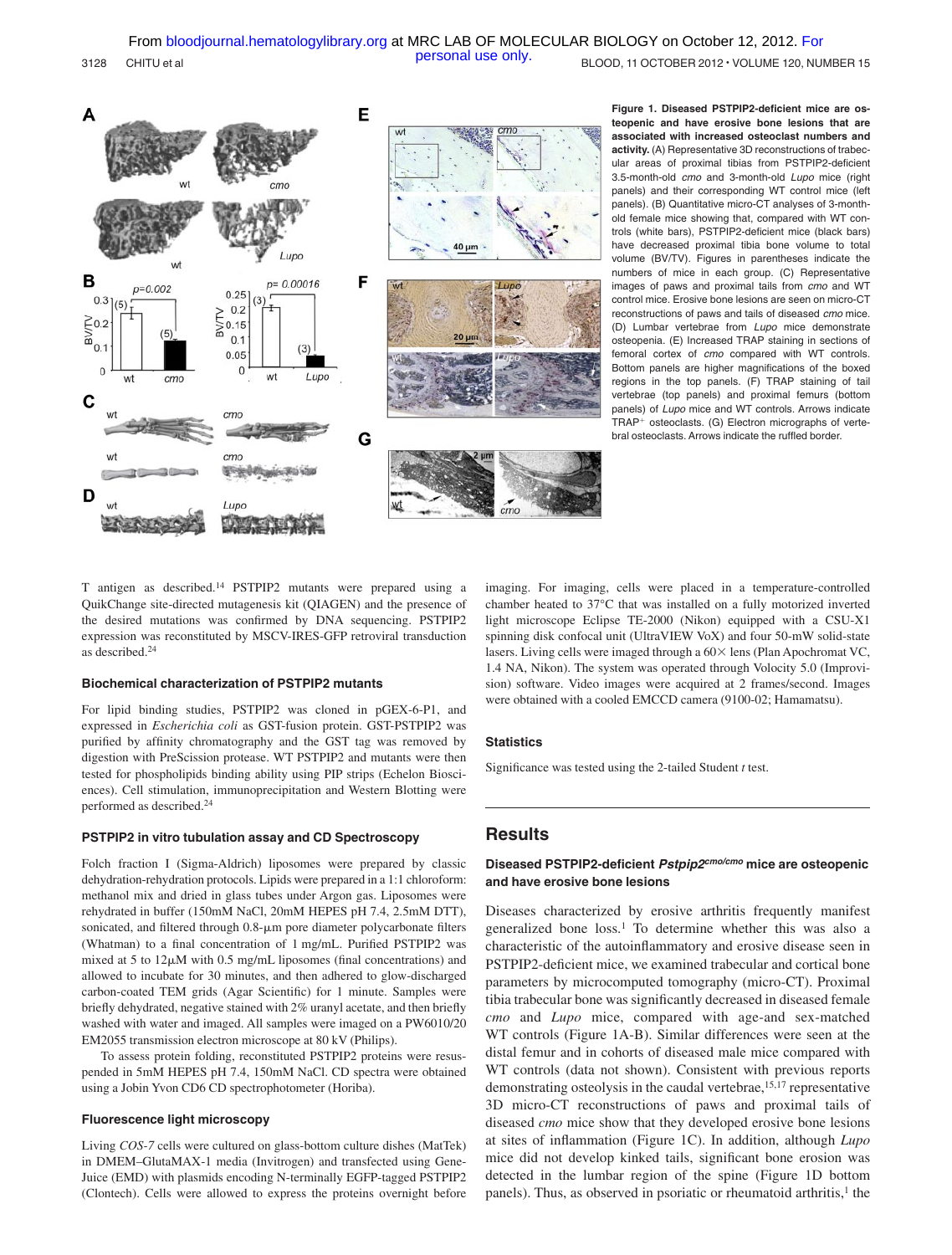

Figure 2. PSTPIP2 deficiency promotes osteoclast development and MIP-1<sub>x</sub> production in vivo. (A) Toluidine blue staining (left panels) and quantitation (right panel) of the resorption pits on dentine implants removed at the indicated times after surgery. (B) Resorption pits (left panels) and quantitation (right panel) of dentine resorption at day 10 postimplant. (C) TRAP staining of dentine implants (left panels) and quantitation of the density (right panel) of TRAP+ cells on implants removed at day 5. (D) Serum levels of pro-osteoclastogenic factors in 6-month-old *cmo* (top panel) and 3-month-old *Lupo* (bottom panel) mice and WT controls at day 8 after surgery. (E) MIP-1α production by macrophages after a 24-hour incubation in medium with or without 120 ng/mL CSF-1. Data  $\pm$  SEM; n indicates number of mice per group; and ns, not significantly different  $(P > .05)$ .

inflammatory diseases of PSTPIP2-deficient mice lead to both localized bone erosions and generalized bone loss.

### **Increased osteoclast density and osteoclast activation in** *cmo* **mice**

Histologic analysis revealed increased TRAP staining in the long bones of both *cmo* (Figure 1E) and *Lupo* mice (Figure 1F), indicative of increased osteoclast formation. Furthermore, electron microscopic examination of osteoclast morphology revealed that compared with WT mice, tail vertebrae sections obtained from *cmo* mice contained osteoclasts exhibiting prominent ruffled borders (Figure 1G), indicative of active bone resorption.25

# **PSTPIP2-deficient mice exhibit accelerated and enhanced resorption of dentine disc implants and increased serum levels of the pro-osteoclastogenic factor MIP-1**

To test the impact of PSTPIP2-deficiency disease in mice on osteolytic responses in vivo, we performed intramuscular dentine disc implantation in PSTPIP2-deficient and WT mice. Both *cmo* (Figure 2A) and *Lupo* mice (Figure 2B) display more extensive osteolytic responses against the dentine implants than WT controls. This phenotype is associated with increased formation of TRAP cells on the surface of the implant (Figure 2C) and with increased circulating levels of MIP-1 $\alpha$ , without significant elevation of other factors involved in osteoclast differentiation or osteoclast precursor mobilization, including IL-1 $\alpha$ , IL-1 $\beta$ , TNF- $\alpha$ , or RANTES (Figure 2D). Although circulating levels of another pro-osteoclastogenic factor, IL-6, were significantly increased in *cmo* mice (Figure 2D), they were normal in 3-month-old *Lupo* mice (Figure 2D bottom panel). To confirm this, we carried out additional measurements of serum IL-6, using the more sensitive ELISA assay. There was no

significant difference between serum IL-6 levels of WT and *Lupo* mice at either 3 months (WT  $6.1 \pm 2.6$  pg/mL,  $n = 7$ ; *Lupo*,  $7.9 \pm 2.1$  pg/mL,  $n = 12$ ;  $P = .62$ ) or 8 months (WT 7.4  $\pm$  3.4 pg/mL,  $n = 3$ ; *Lupo*,  $10.9 \pm 2.4$  pg/mL,  $n = 9$ ,  $P = .45$ ) of age. The significant loss of trabecular bone in 3-month-old *Lupo* mice (Figure 1B), in the absence of elevated IL-6 suggests that IL-6 is not a major contributor to the osteopenic phenotype of PSTPIP2 deficient mice. MIP-1 $\alpha$  production by macrophages was dependent on CSF-1R signaling and was significantly higher in the absence of PSTPIP2 expression (Figure 2E), suggesting that PSTPIP2 negatively controls CSF-1-stimulated MIP-1 $\alpha$  production.

## **Inhibition of CSF-1R and c-Kit signaling reduces inflammation, the availability of OC precursors and attenuates disease in** *cmo* **mice**

Stem cell factor (c-Kit ligand) and CSF-1 together regulate the proliferation of multipotent hematopoietic progenitor cells and their myeloid differentiation.<sup>26</sup> Osteoclast precursors are substantially enriched among the c-Kit<sup>+</sup> c-Fms<sup>lo</sup> Mac1<sup>lo</sup> multipotent myeloid precursor (early osteoclast precursor, EOCP) and the c-Kit<sup>+</sup> c-Fms<sup>hi</sup> Mac1<sup>lo</sup> bipotent (monocyte/osteoclast) precursor (late osteoclast precursor, LOCP) fractions of the bone marrow.8 We observed that both *cmo* bone marrow and spleen contain increased numbers of these precursors (Figure 3H). To test whether CSF-1 and c-Kit–dependent expansion of OCP significantly contributes to the inflammation and osteopenia in *cmo* mice, we administered PLX3397, a CSF-1R/c-Kit dual-specificity inhibitor,<sup>27</sup> to asymptomatic *cmo* mice and examined its effect on disease development. PLX3397 significantly attenuated autoinflammatory disease (Figure 3A), decreasing the erosive bone lesions in tails and paws (Figure 3B-C) and the levels of circulating MIP-1 $\alpha$  (Figure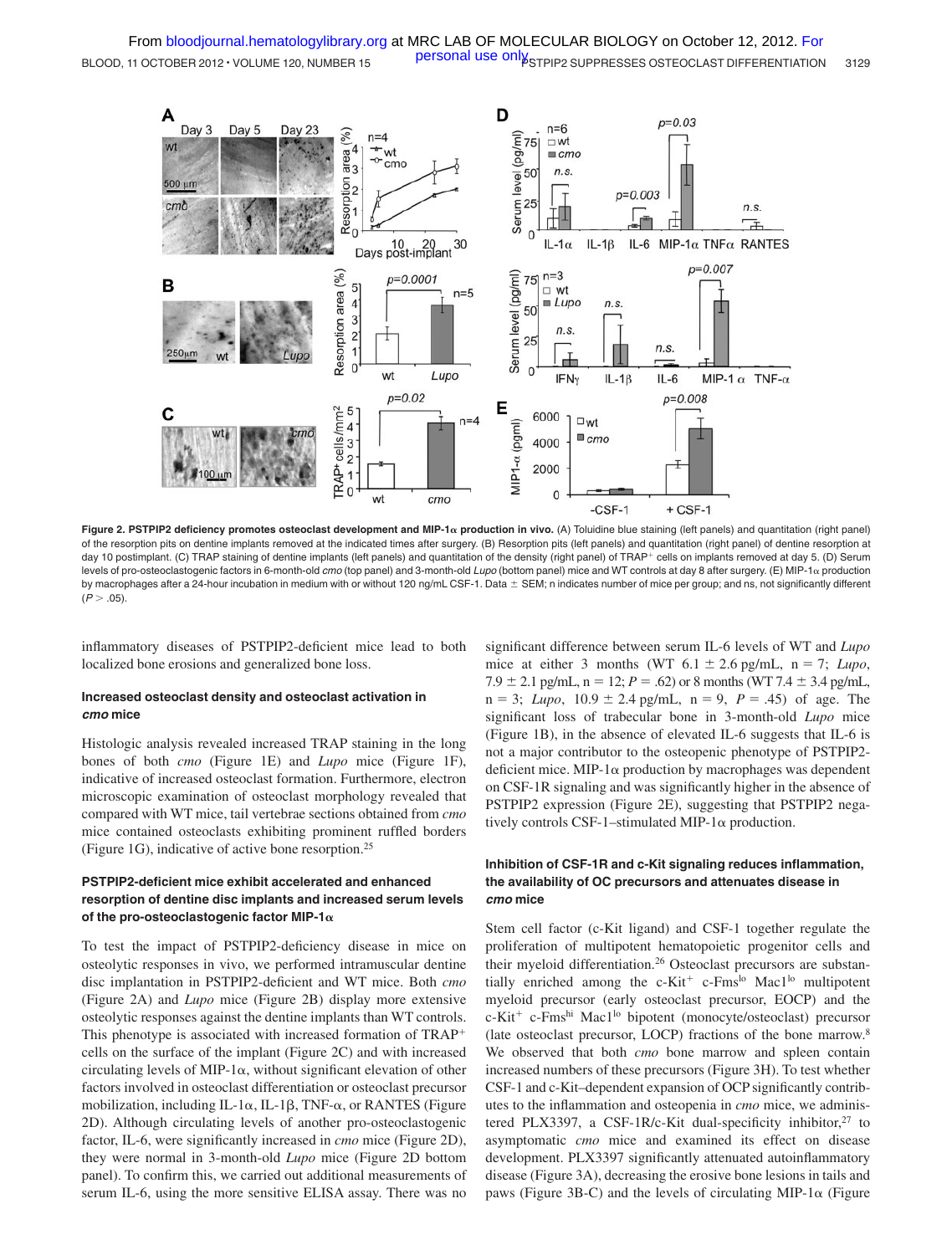

**Figure 3. Inhibition of myelopoiesis using a dual c-Fms/c-Kit inhibitor attenuates inflammation and bone destruction in** *cmo* **mice.** (A) Time course of disease progression in *cmo* mice receiving the c-Fms/c-Kit inhibitor, PLX3397 (PLX), or control chow. Treatment was started at 5 weeks of age, before the onset of clinical symptoms and continued up to ~ 8 months of age (WT, 252  $\pm$  18 and *cmo* 248  $\pm$  19 days), at which time the mice were euthanized and analyzed. (B-C) Micro CT reconstruction of distal tails (B) and hind paws (C) of PLX-treated and control *cmo* mice. (D) PLX treatment decreases circulating MIP-1α in *cmo* mice. (E) Quantitative bone parameters of PLX-treated and control *cmo* and WT mice. (F) Micro CT reconstructions of proximal tibiae. (G-H) PLX treatment of *cmo* mice prevents splenomegaly (G) and the expansion of splenic OCP (H). Scale bars, 100  $\mu$ m. Data  $\pm$  SEM, n  $\geq$  3.

3D) in *cmo* mice. Moreover, PLX3397 completely abrogated the generalized trabecular bone loss seen in diseased *cmo* mice and also increased trabecular bone in WT mice (Figure 3E-F). However, there was no effect of PLX3397 treatment on cortical thickness in either WT or *cmo* mice (Figure 3E).

The extramedullary hematopoiesis with splenomegaly (Figure 3G) and the expansion of splenic EOCP, LOCP (Figure 3H), myeloid precursors (Figure 4A), granulocytes, monocytes, and macrophages (Figure 4B) were also inhibited by PLX3397. In contrast, PLX3397 had no effect on early myelopoiesis in bone marrow (Figure 3H and data not shown). These data suggest that increased CSF-1R and c-Kit signaling plays a central role in the development of *cmo* autoinflammatory disease by promoting myelopoiesis in the spleen.

#### **PSTPIP2 deficiency leads to increased differentiation of c-Kit c-fmslo Mac1lo EOCP**

Because the frequencies of bone marrow OC precursors were comparable in WT and *cmo* mice, yet osteoclasts developed faster in *cmo* bone marrow cultures than in WT cultures (supplemental Figure 1, available on the *Blood* Web site; see the Supplemental Materials link at the top of the online article), we determined whether PSTPIP2 deficiency enhanced the ability of OC precursors to differentiate by assessing the ability of isolated multipotent  $c-Kit^+$  c-Fms<sup>lo</sup> Mac1<sup>lo</sup> EOCP and more mature  $c-Kit^+$  c-Fms<sup>hi</sup>

Mac1<sup>lo</sup> LOCP to acquire TRAP expression and to fuse into osteoclasts in vitro, in the presence of CSF-1 and RANKL. The c-Kit c-Fmshi Mac1lo LOCP fraction isolated from *cmo* or WT bone marrow exhibited comparable ability to form osteoclasts (Figure 5A top panels and B). In contrast, the  $c-Kit^+$  c-Fms<sup>lo</sup> Mac1lo EOCP fraction isolated from *cmo* mice exhibited an increased ability to generate TRAP+ cells and formed larger osteoclasts in vitro compared with the same fraction from WT mice (Figure 5A bottom panels and B). Similar results were obtained using EOCP isolated from *Lupo* mice (Figure 5C). These data indicate that PSTPIP2 negatively regulates the differentiation of c-Kit<sup>+</sup> c-Fms<sup>lo</sup> Mac1<sup>lo</sup> EOCP.

# *The Lupo* **mutation (I282N) impairs the function of the PSTPIP2 F-BAR domain and PSTPIP2 stability**

The *cmo* mutation (L98P) is located within the predicted F-BAR domain, which mediates PSTPIP2 interaction with membrane phospholipids and promotes membrane curvature,<sup>28</sup> whereas the *Lupo* mutation (I282N) is located adjacent to the F-BAR domain. In contrast to the *cmo* mutation which leads to absence of detectable PSTPIP2 protein expression,<sup>14</sup> the *Lupo* mutation leads to partial protein deficiency.11 However, I282 is highly conserved in F-BAR proteins and molecular modeling predicts that substitution of the hydrophobic I282 with a polar residue (Asn) destabilizes the 3D structure by impeding the contact of the unstructured C-terminus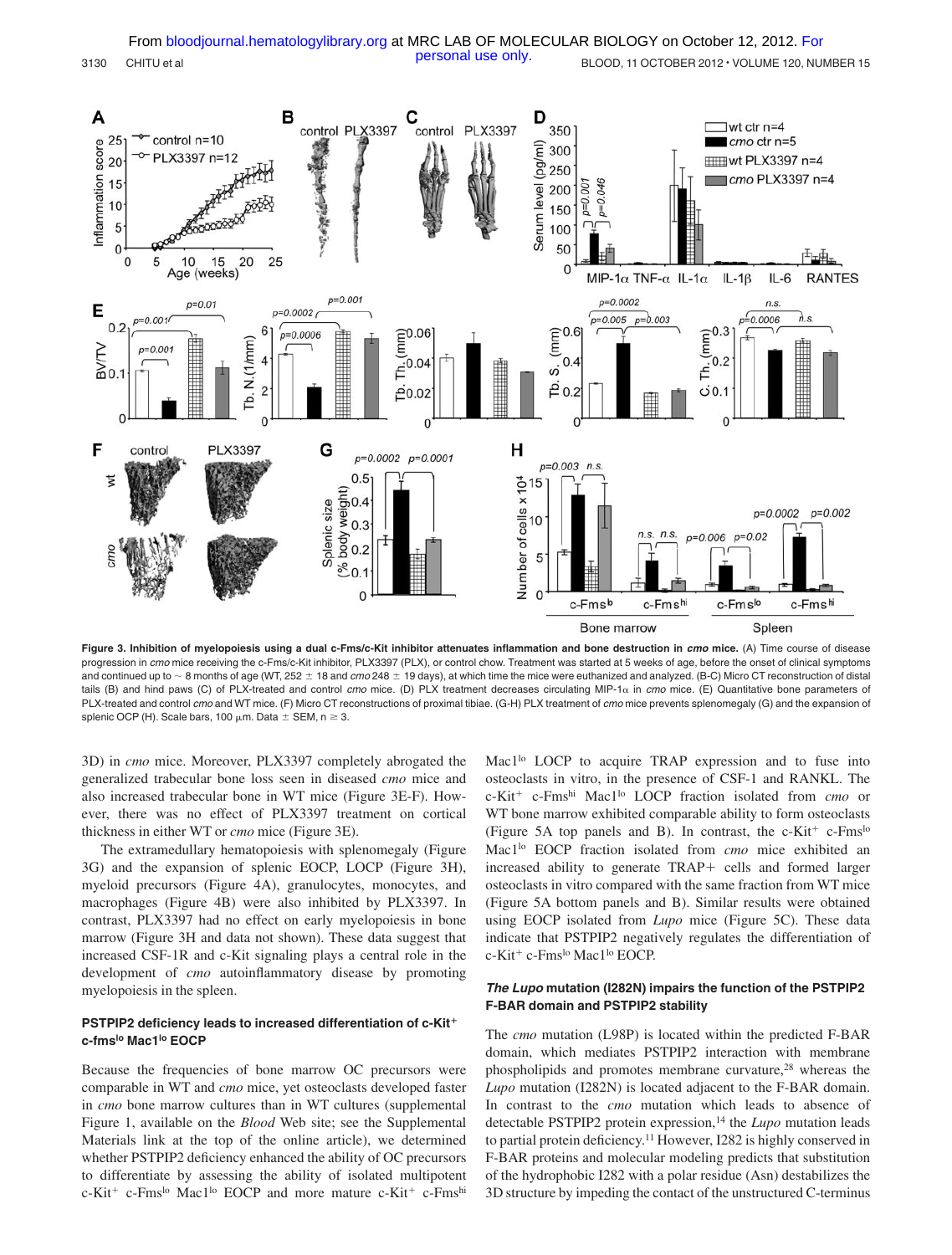

**Figure 4. The dual specificity c-Fms and c-Kit inhibitor, PLX3397, suppresses extramedullary hematopoiesis in** *cmo* **mice.** PLX3397 prevents the expansion of both early hematopoietic precursors (A) and myeloid cells (B) in spleen. Data  $\pm$  SEM; n indicates number of mice/group; and ns, not significant  $(P > .05)$ .

with a hydrophobic groove (supplemental Figure 2A and Henne et al29). Thus, we investigated the impact of the *Lupo* mutation on the structure and function of PSTPIP2 in membrane tubulation experiments, which are a standard measure of the membrane-bending activity of BAR and F-BAR domain-containing proteins.29-31 The PSTPIP2 I282N mutation did not significantly affect PSTPIP2 folding in solution (supplemental Figure 2B), nor the ability of PSTPIP2 to tubulate liposomes in vitro (Figure 6A). We therefore examined the formation and stability of tubules formed in cells overexpressing the WT or mutant PSTPIP2, a condition that permits analysis of tubule turnover, as well as interactions of PSTPIP2 with other cellular proteins. PSTPIP2 was followed in these experiments by tagging the N-terminus with GFP, as

N-terminal tagging does not affect PSTPIP2 activities in macrophages.24 Membrane tubules induced by the overexpression of the I282N mutant in *COS-7* cells were unstable compared with those formed by WT PSTPIP2 (Figure 6B). In general, tubules generated by the I282N mutant were less abundant and typically broke at one end, indicated by a quick loss of fluorescence down the axis of the tubule (Figure 6C). This suggested a fast depolymerization of the tubule PSTPIP2 I282N coat. EGFP-PSTPIP2 I282N (Figure 6D), but not EGFP-PSTPIP2 WT, also appeared to aggregate in transfected cells, forming fluorescent densities throughout the cytoplasm. Aggregates were closely associated with membrane tubules, and some appeared tethered to the tubules in live cell imaging (Figure 6D), suggesting that they are generated at sites of high PSTPIP2 concentration (ie, tubules). These observations indicate that the I282N mutation significantly affects both the ability of PSTPIP2 to stabilize membrane curvature, as well as the stability of PSTPIP2 itself. They also demonstrate that although residual PSTPIP2 is expressed in *Lupo* mice, it is dysfunctional.

# **Distinct steps of osteoclastogenesis are negatively regulated by PSTPIP2 tyrosine phosphorylation, membrane interactions, or PEST-type phosphatase binding**

To better understand how PSTPIP2 modulates osteoclast differentiation, we generated an immortalized  $c$ -Kit<sup>+</sup>  $c$ -Fms<sup>lo</sup> Mac1<sup>lo</sup> OC precursor *cmo* cell line (cmoOCP) that failed to express endogenous PSTPIP2 protein. We then reconstituted PSTPIP2 expression in these cells by retroviral transduction of WT PSTPIP2 (P2WT; Figure 7A) and mutants, an R116Q, K117Q mutant unable to interact with membrane phospholipids (KRQ; Figure 7B), a W232A mutant unable to interact with PEST-type phosphatases (WA; Figure 7C), or a mutant that eliminates CSF-1R–stimulated PSTPIP2 tyrosine phosphorylation (Y2F; Figure 7D). The levels of expression of the PSTPIP2 mutants in cells were only slightly lower than the expression of WT PSTPIP2 (Figure 7E), indicating that these mutations did not significantly impair PSTPIP2 stability. After 5 days of culture in CSF-1 and RANKL, *cmo*OCPs transduced with the vector develop into large multinucleated TRAP osteoclast-like cells (OCLC). In contrast, in cultured *cmo*OCPs expressing WT PSTPIP2, the development of OCLCs was dramatically suppressed (Figure 7F). The WA mutant also suppressed OCLC development, but was less effective at suppressing TRAP



**Figure 5. PSTPIP2 deficiency enhances osteoclast development from purified precursors.** (A) TRAP staining of c-Kit<sup>+</sup> c-Fms<sup>hi</sup> Mac-1<sup>lo</sup> (LOCP) and c-Kit<sup>+</sup> c-Fms<sup>lo</sup> Mac-1<sup>lo</sup> (EOCP) osteoclast precursor cultures at day 3 and day 6 of CSF-1 and RANKL-induced osteoclast differentiation in vitro. (B) Quantitation of  $TRAP<sup>+</sup>$  mononuclear OCP (day 3) or OCLC cells (day 6) shown in panel A. Data  $\pm$  SEM from 3 independent experiments. ns indicates not significant  $(P > .05)$ . (C) Compared with WT controls, cultured *Lupo* EOCP form more TRAPpositive multinucleated osteoclasts.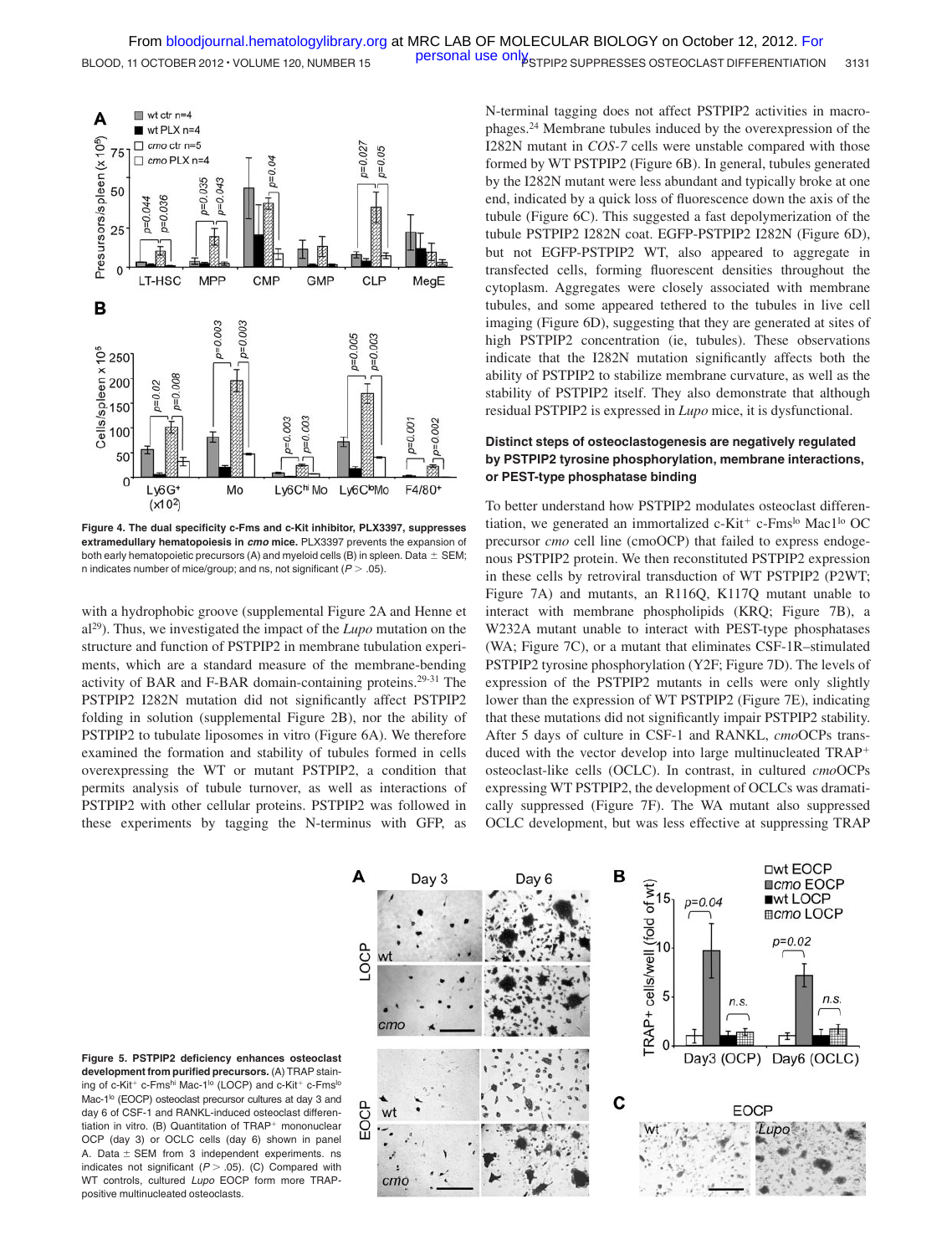

**Figure 6. The I282N (***Lupo***) mutation impairs both membrane sculpting by PSTPIP2 and PSTPIP2 stability.** (A) Transmission electron micrographs of Folch liposomes (left panel) and liposomes coincubated with WT PSTPIP2 (middle panel) demonstrate that PSTPIP2 typically generates narrow ( 25-nm diameter) tubules. Striations decorate some portions of the tubules (inset), suggesting a PSTPIP2 repeating scaffold. (Right panel) PSTPIP2 l282N mutation does not attenuate tubulation in vitro. (B) Mutation of I282 affects plasma membrane tubule stability. Pseudocolored fluorescence image of COS-7 cells expressing EGFP alone (left), WT EGFP-PSTPIP2 (middle) or EGFP-PSTPIP2 l282N (right) under live cell imaging. The EGFP fluorescence at  $time = 0$  seconds is displayed in green and in the same cell 30 seconds later, in red. The lengths of PSTPIP2 l282N tubules decrease over time (arrows), whereas WT PSTPIP2 tubules appear stable, as indicated by the colocalization of red and green signals (yellow). Note: movement of tubules during the 30 seconds time frame results in separate green and red images for the same tubule. (C) Time-lapse video frames of live cell imaging of a COS-7 cell expressing EGFP-PSTPIP2 I282N at moderate levels. The arrow in the first frame denotes the site of tubule uncoating. (D) At high expression levels EGFP-PSTPIP2 I282N misfolds into large protein aggregates that are tethered to tubules (inset, arrows). Scale bars, 200 nm in panel A and 20  $\mu$ m in panels B through D.

expression (Figure 7F-H). In contrast, the Y2F mutant lost the ability to suppress osteoclast development completely (Figure 7F-H). *cmo*OCPs expressing the KRQ mutant had an intermediate phenotype generating fewer, large, multinucleated TRAP<sup>+</sup> cells (Figure 7F-H). Interestingly, compared with WT, the KRQ mutant also exhibited reduced tyrosine phosphorylation but, unlike Y2F,



**Figure 7. PSTPIP2 tyrosine phosphorylation and interaction with membrane phospholipids are required for PSTPIP2 inhibition of osteoclast differentiation.** (A) Predicted structural determinants of PSTPIP2 molecular interactions. (B) Mutation of the conserved cationic residues, R116 and K117 (KRQ), abolishes phospholipid binding. (C) Mutation of W232 to alanine (WA) inhibits PSTPIP2 interaction with PTP-PEST. (D) Mutation of the major tyrosine phosphorylation sites Y323 and Y333 (Y2F) eliminates tyrosine phosphorylation of PSTPIP2 in response to CSF-1 stimulation (middle panel), which is also reduced in CSF-1–stimulated macrophages expressing the KRQ mutant (right panel). Repositioned gel lanes from the same blot are separated by vertical lines. (E) The expression of WT PSTPIP2 and PSTPIP2 mutants was confirmed by Western blotting of SDS cell lysates. Actin indicates loading control. (F) Morphology of day 6 osteoclasts obtained from immortalized cmo c-Kit<sup>+</sup> Mac-1<sup>lo</sup> c-Fms<sup>lo</sup> EOCP retrovirally transduced with vector (Vect), WT PSTPIP2 (P2WT), or the PSTPIP2 mutants described in panels B through E. (G) Quantitation of the number of OCLC per field. (H) Effects of PSTPIP2 deficiency and mutation on TRAP expression. AFU DAPI indicates arbitrary fluorescence units of DAPI-stained cultures. Data  $\pm$  SEM, n  $\geq$  3 independent experiments; ns indicates not significant  $(P > .05)$ .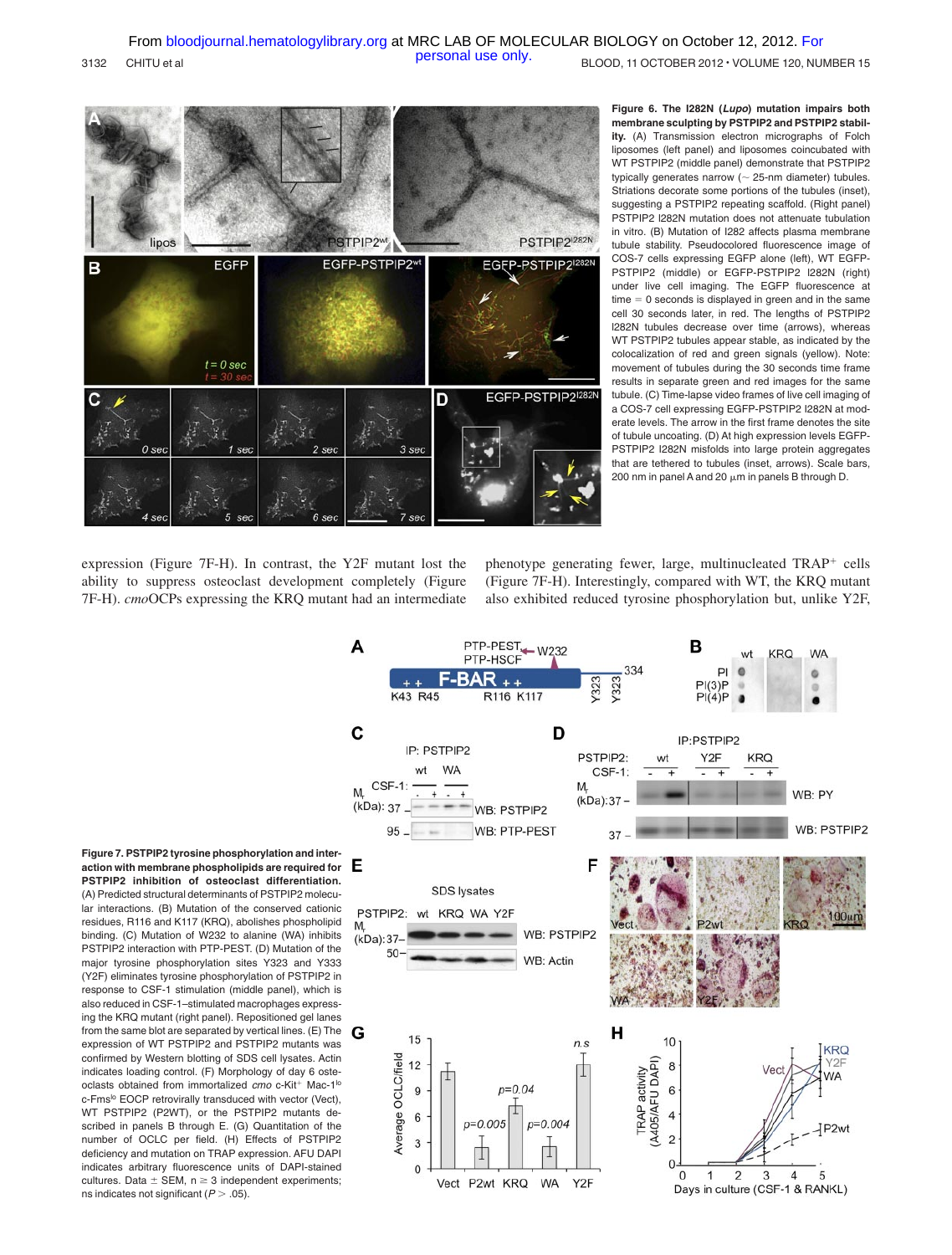its phosphorylation at CSF-1–regulated sites was increased after stimulation with CSF-1 (Figure 7D right panel). These differences in OC development between cell lines expressing various PSTPIP2 mutants (Figure 7F-H) cannot simply be accounted for by the slight differences in PSTPIP2 expression levels (Figure 7E). For example, the WA mutant was comparable with PSTPIP2 WT in its ability to suppress OCP fusion, whereas the KRQ and the Y2F mutants, expressing PSTPIP2 at levels higher or comparable with those of the WA mutant, were less able to inhibit OCP fusion. We conclude that PSTPIP2 tyrosine phosphorylation and a functional F-BAR domain are essential for its inhibitory actions on TRAP expression and osteoclast precursor fusion, whereas interaction with PEST-type phosphatases (PTP-PEST and PTP-HCSF) is required for suppression of TRAP expression.

# **Discussion**

The identification of changes in bone density associated with chronic immune activation, including autoimmune and autoinflammatory diseases, cancer, and atherosclerosis, has revealed a dynamic interplay between bone and the immune system and has led to the emergence and rapid development of the new field of osteoimmunology.32,33 In this paper, we focused on the elucidation of the actions of the anti-inflammatory protein PSTPIP2/MAYP11,14 in osteoclastogenesis. We show that the effects of PSTPIP2 deficiency autoinflammatory disease on the skeletal system are not limited to erosive lesions at sites of inflammation, but lead to generalized osteopenia, resulting from increased osteoclast differentiation. These data demonstrate that PSTPIP2 negatively regulates pathways leading to both inflammation and bone resorption.

PSTPIP2 deficiency causes the elevation of the serum levels of the pro-osteoclastogenic factor, MIP-1 $\alpha$ . In response to CSF-1,  $PSTPIP2$ -deficient macrophages produce more MIP-1 $\alpha$  than WT counterparts (Figure 2E, and Chitu et  $al<sup>14</sup>$ ). This observation, coupled with the increase in macrophage abundance in PSTPIP2 deficient mice (Figure 4B; Grosse et al<sup>11</sup> and Chitu et al<sup>14</sup>), suggest that macrophages are the major contributor to the elevation of circulating MIP-1 $\alpha$  in the mutant mice. Consistent with this, we found that suppression of myelopoiesis using the dual c-Kit/ CSF-1R inhibitor, PLX3397 (Figure 3), prevented the elevation of serum MIP-1 $\alpha$  and extramedullary hematopoiesis and attenuated disease. PLX3397 also prevented the trabecular bone loss in *cmo* disease. However, in contrast to genetic ablation of the CSF-1R19 or antibody-mediated ablation of  $CSF-1^{34}$  in developing mice, there was no effect of PLX 3397 on cortical bone thickness, reflecting the slow turnover rate of cortical bone in adult mice.<sup>35</sup>

MIP-1 $\alpha$  is chemotactic for OC precursors in vivo<sup>36</sup> and promotes osteoclastogenesis in vitro, via its actions on both CCR1 and CCR5.<sup>37</sup> CCR1 is the major MIP-1 $\alpha$  receptor expressed in preosteoclasts and osteoclasts and is up-regulated during osteoclast differentiation.36 Studies in CCR1-deficient mice revealed that CCR1 is critical for the mobilization of myeloid precursors and for the enhancement of CSF-1–dependent macrophage colony formation by MIP-1 $\alpha$ .<sup>38</sup> Furthermore, blocking MIP-1 $\alpha$  signaling, using a CCR1 antagonist, inhibits osteoclastogenesis in vitro.<sup>39</sup> Together, these data suggest that PSTPIP2 deficiency disease results from enhanced CSF-1 signaling leading to overproduction of monocytic lineage cells that subsequently become activated to produce MIP-1α.

Both *cmo* (Figure 3G) and 3- to 5-month-old *Lupo* mice (% splenic weight/body weight  $0.48 \pm 0.02$  compared to WT  $0.34 \pm 0.02$ ;  $P = .0003$ ;  $n = 9$  mice/genotype) exhibit splenomegaly. In the case of the *cmo* mice, the splenomegaly was shown to be due to an overall increase in the numbers of hematopoietic cells, including LT-HSC, MPP, CMP, and CLP (Figure 4A) and their differentiated progeny (Figure 4B). In bone marrow, there was no change except for an increase in Mac1low c-Fmslow c-Kit<sup>+</sup> multipotent myeloid precursors. All these cells express c-Fms and/or c-Kit (CLP only express c-Kit). PSTPIP2 is tyrosine phosphorylated downstream of the CSF-1R13,24 and c-Kit,12 and PSTPIP2 expression increases during myeloid differentiation.<sup>40</sup> Furthermore, PSTPIP2 inhibits CSF-1–induced macrophage Erk1/2 activation<sup>14</sup> and Erk1/2 is a major regulator of CSF-1–induced proliferation in macrophages and their progenitors.<sup>41,42</sup> These data suggested that the extramedullary hematopoiesis was because of increased c-Kit and CSF-1R proliferation signaling. Indeed, the expansion of the splenic populations was suppressed by inhibiting c-Kit and c-Fms signaling with PLX3397 (Figures 3H and 4).

The autoinflammatory disease in PSTPIP2-deficient mice resembles human CRMO.<sup>15</sup> It is generally agreed that nonsteroidal anti-inflammatory drugs (NSAIDs) constitute the best initial treatment for CRMO, whereas bisphosphonates and  $TNF\alpha$  antagonists are effective in the most severe forms.<sup>43</sup> However, the treatment has not been standardized. Furthermore, long-term use of NSAIDs is limited by the gastrointestinal side effects, and  $TNF\alpha$  antagonists, although effective, increase risk of infection.<sup>43</sup> Based on our observations in mice, we suggest that CSF-1R and c-Kit–regulated cells of the monocytic lineage are a therapeutic target for attenuation of inflammation and osteopenia. Although effective in inhibiting the extramedullary hematopoiesis in *cmo* mice, the treatment with PLX3397 did not significantly impair bone marrow myelopoiesis or decrease the frequency of blood monocytes. These data are consistent with previous observations in CSF-1R and CSF-1– deficient mice, which indicate that the CSF-1R is not essential for many aspects of the immune defense against pathogens, other than at the maternal-fetal interface.4,44 Thus, targeting CSF-1R and c-Kit signaling should be effective in suppressing autoinflammatory disease without impairing immunity.

Bone marrow, spleen, and peripheral blood cell populations can form OCLC in vitro in the presence of CSF-1 and RANKL.<sup>45</sup> Stem cell factor-induced up-regulation of the CSF-1R in  $c$ -Kit<sup>+</sup>  $c$ -Fms<sup>-/lo</sup> Mac-1<sup>lo</sup> multipotent bone marrow precursors, followed by CSF-1–stimulated RANK expression leads to the differentiation of  $c$ -Kit<sup>+</sup>  $c$ -Fms<sup>+</sup> Mac-1<sup>lo</sup> intermediate osteoclast precursors which then further differentiate to  $c-Kit^ c-Fms^+$  Mac-1<sup>lo</sup> RANK<sup>+</sup> late osteoclast precursors.8 Our results indicate that in the absence of PSTPIP2, multipotent c-Kit<sup>+</sup> c-Fms<sup>lo</sup> Mac-1<sup>lo</sup> EOCPs are selectively increased in vivo. Furthermore, when isolated, these cells are more osteoclastogenic than their WT counterparts. Structurefunction analysis reveals that PSTPIP2 regulates pathways involved in multiple steps of osteoclast differentiation, via distinct molecular interactions. The *Lupo* mutation I282N, although not being deleterious for PSTPIP2 expression, impaired the ability of PSTPIP2 to induce stable membrane invagination in COS-7 cells and in vivo leads to a very similar phenotype to the *cmo* mutation, which abolished PSTPIP2 expression. Although the conformation of PSTPIP2 in solution did not seem to be significantly affected by the I282N mutation, when expressed at high levels in COS-7 cells, PSTPIP2 I282N formed aggregates. This propensity of the *Lupo* mutant to form inactive aggregates could preferentially affect biologic processes that involve up-regulation of PSTPIP2 expression, such as the late phase of response to LPS in macrophages,<sup>11</sup>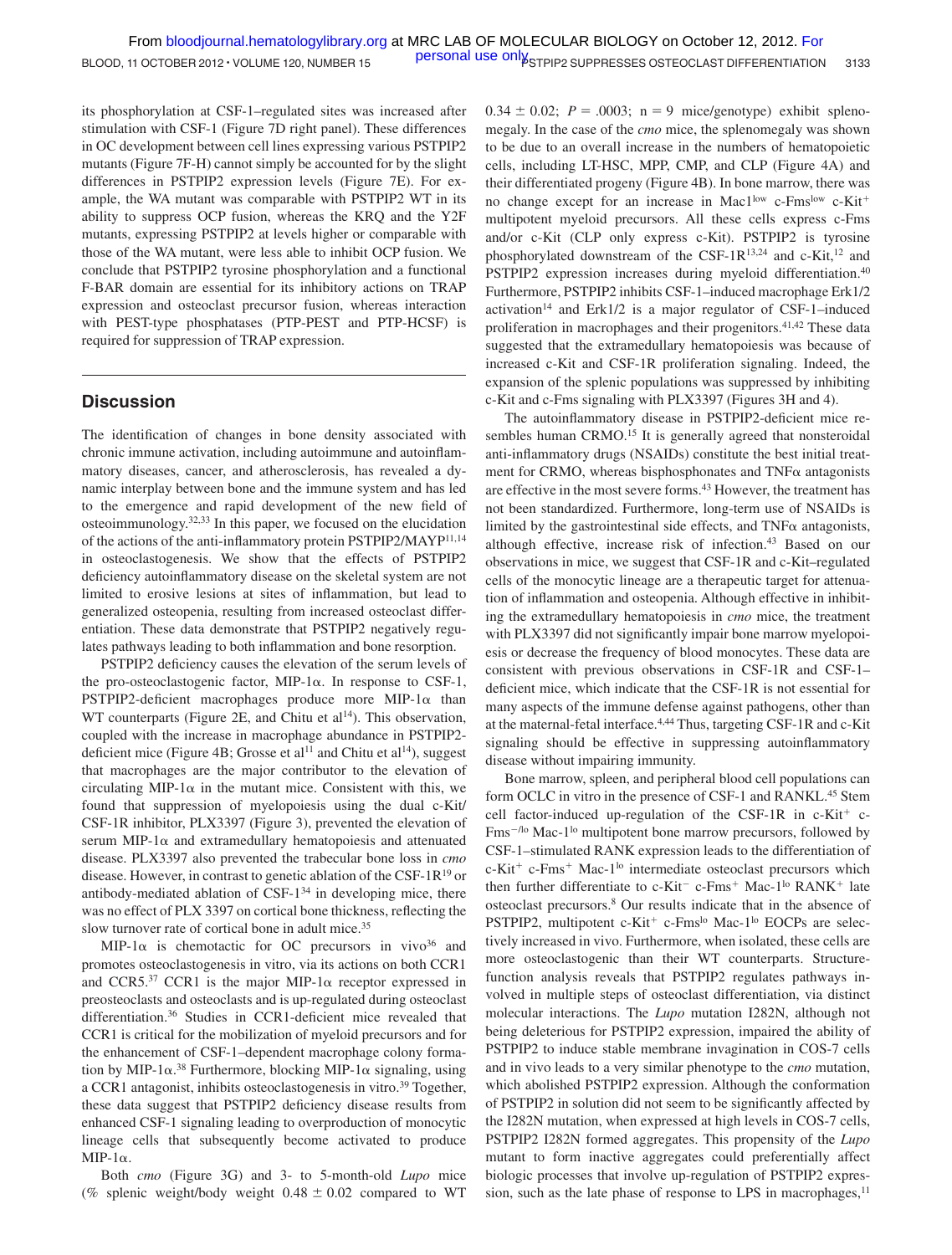myeloid differentiation,<sup>40,46</sup> and the function of cells that express high levels of PSTPIP2, such as osteoclasts.<sup>14</sup>

Targeted mutagenesis revealed that although interaction with PEST-type phosphatases was important for inhibition of TRAP expression, both the ability to interact stably with membrane phospholipids and tyrosine phosphorylation, (which presumably creates docking sites for other proteins containing phosphotyrosinebinding domains), were essential for down-regulation of TRAP expression and inhibiting subsequent OCP fusion. Although it remains to be established how membrane modeling by PSTPIP2 contributes to OC development at the molecular level, the fact that both EOCP expressing the KRQ PSTPIP2 mutant, as well as EOCP isolated from mice expressing the F-BAR domain-destabilizing *Lupo* mutation (I282N), exhibited an increased capacity to form osteoclasts in culture compared with WT counterparts, suggested that stable interaction of PSTPIP2 with the plasma membrane was important for inhibition of OC differentiation. Membrane reshaping is expected to mediate critical events during osteoclast fusion, such as the endocytosis of DC-STAMP, which is a prerequisite for high fusogenic activity, $47$  and the cellocytosis, that is, cell-cell internalization events leading to plasma membrane fusion and the merging of cytoplasm between the fusion partners.<sup>48</sup> PSTPIP2 belongs to the FCH and BAR (F-BAR) family of proteins that have been implicated in clathrin-mediated endocytosis<sup>10,29</sup> and cell-tocell fusion.49 F-BAR proteins promote endocytosis by simultaneously interacting with membrane phospholipids, via their conserved F-BAR domains and with endocytic adaptors and dynamin, via their Src homology 3 (SH3) or muniscin C-terminal  $\mu$  homology domain ( $\mu$ HD) domains.<sup>10,29</sup> PSTPIP2 lacks these domains<sup>10</sup> and it is tempting to speculate that it could inhibit the endocytic actions of other F-BAR proteins by competing for phospholipid binding sites without recruiting the other components of the endocytic machinery.

Interestingly, compared with WT PSTPIP2, the KRQ mutant, that had lost the ability to interact with membrane phospholipids, also exhibited a significant reduction in tyrosine phosphorylation. The requirement for membrane targeting of PSTPIP2 for efficient tyrosine phosphorylation is consistent with a previous report indicating that PSTPIP2 is a substrate of Src family kinases,<sup>50</sup> and with our observation that CSF-1–induced tyrosine phosphorylation of PSTPIP2 is abolished in macrophages expressing a variant of CSF-1R (CSF-1R Y559F) that is unable to recruit Src family kinases and inhibited by the Src family kinase inhibitor PP2 (data not shown). Although CSF-1 and RANKL are required for osteoclastogenesis,6-9 our results demonstrate that CSF-1R– regulated PSTPIP2 tyrosine phosphorylation is required for suppression of osteoclastogenesis, indicating that PSTPIP2 normally plays a negative feedback role. Further investigations are necessary to determine how CSF-1R triggers the tyrosine phosphorylation of PSTPIP2 and how tyrosine phosphorylation in turn regulates PSTPIP2 activity.

The gene encoding human PSTPIP2 is located on chromosome 18q12 and mutations in this region are associated with autoimmune disorders and psychiatric disease.51-53 Two studies of the PSTPIP2 coding region in small cohorts of patients with CRMO  $(n = 10)$ and synovitis, acne, pustulosis, hyperostosis, and osteitis (SAPHO) syndrome ( $n = 38$ )<sup>54,55</sup> have found rare coding region variants in PSTPIP2 that were not specifically associated with the disease. Given that the penetrance of the *cmo* and *Lupo* mutations varies greatly with the genetic background (Grosse et al<sup>11</sup> and data not shown), the effect of some of these mutations may have been obscured. Furthermore, as it is decreased PSTPIP2 expression that leads to disease, further investigations with larger cohorts of CRMO patients, focusing on alterations in PSTPIP2 expression are needed.

Our current and earlier<sup>11,14</sup> studies describe a mechanism for the development of an autoinflammatory disease affecting skin, joint, and bone, that is triggered by dysregulation of the development of myeloid cells. However, we previously demonstrated the presence of autoantibodies in PSTPIP2 deficiency disease.<sup>11</sup> Autoimmunity can be triggered by remnant epitopes generated after degradation of extracellular matrix components by proteases secreted by macrophages.<sup>56</sup> Therefore, in a broader context, a mechanism such as we describe here, involving dysregulation of the innate immune system, could contribute to the initiation of autoimmune disease. Clearly, elucidation of the molecular mechanisms underlying regulation by PSTPIP2 are highly relevant to our understanding of how genetic defects affecting early myelopoietic events predispose to chronic inflammation, bone loss and autoimmunity.

# **Acknowledgments**

The authors thank Dr Brian West (Plexxikon, Berkeley, CA) for providing expertise on PLX3397 and its effective dosing in mice, Frank Macaluso and Leslie Gunther-Cummins (Analytical Imaging Facility at Einstein) for assistance with the electron microscopic studies, Antonios Aliprantis and the microCT core at Harvard School of Public Health, and Ranu Basu and Robin Sgueglia for technical support.

This work was supported by National Institutes of Health grant RO1 CA26504 (E.R.S.); Albert Einstein College of Medicine Cancer Center grants 5P30-CA13330 (E.R.S.) and K01AR 054486 (V.C.); a New York Community Trust Blood Diseases Grant (V.C.); and an Abbott Rheumatology Scholar Award (J.F.C.). V.N. was supported by a Fulbright award.

# **Authorship**

Contribution: V.C. designed research, performed cytokine, osteoclast formation, and TRAP assays, FACS analysis, electron microscopy, signaling studies, generated the osteoclast cell lines, analyzed the data, and prepared the paper; V.N. performed the implant experiments and histology; J.F.C. performed the CT scan and evaluation; W.M.H. and H.T.M. performed the biochemical characterization of the *Lupo* mutation; S.N., H.K., and R.H. performed the histology and FACS analysis; M.C.N. provided expertise with CT evaluation and retroviral transduction; and E.R.S. supervised and designed the research, and prepared the paper.

Conflict-of-interest disclosure: E.R.S. has consulted for Plexxikon. The remaining authors declare no competing financial interests.

Correspondence: E. Richard Stanley, Department of Developmental and Molecular Biology, Albert Einstein College of Medicine, 1300 Morris Park Ave, Bronx, NY 10461; e-mail: richard.stanley@einstein.yu.edu; or Violeta Chitu, Department of Developmental and Molecular Biology, Albert Einstein College of Medicine, 1300 Morris Park Ave, Bronx, NY 10461; e-mail: violeta.chitu@einstein.yu.edu.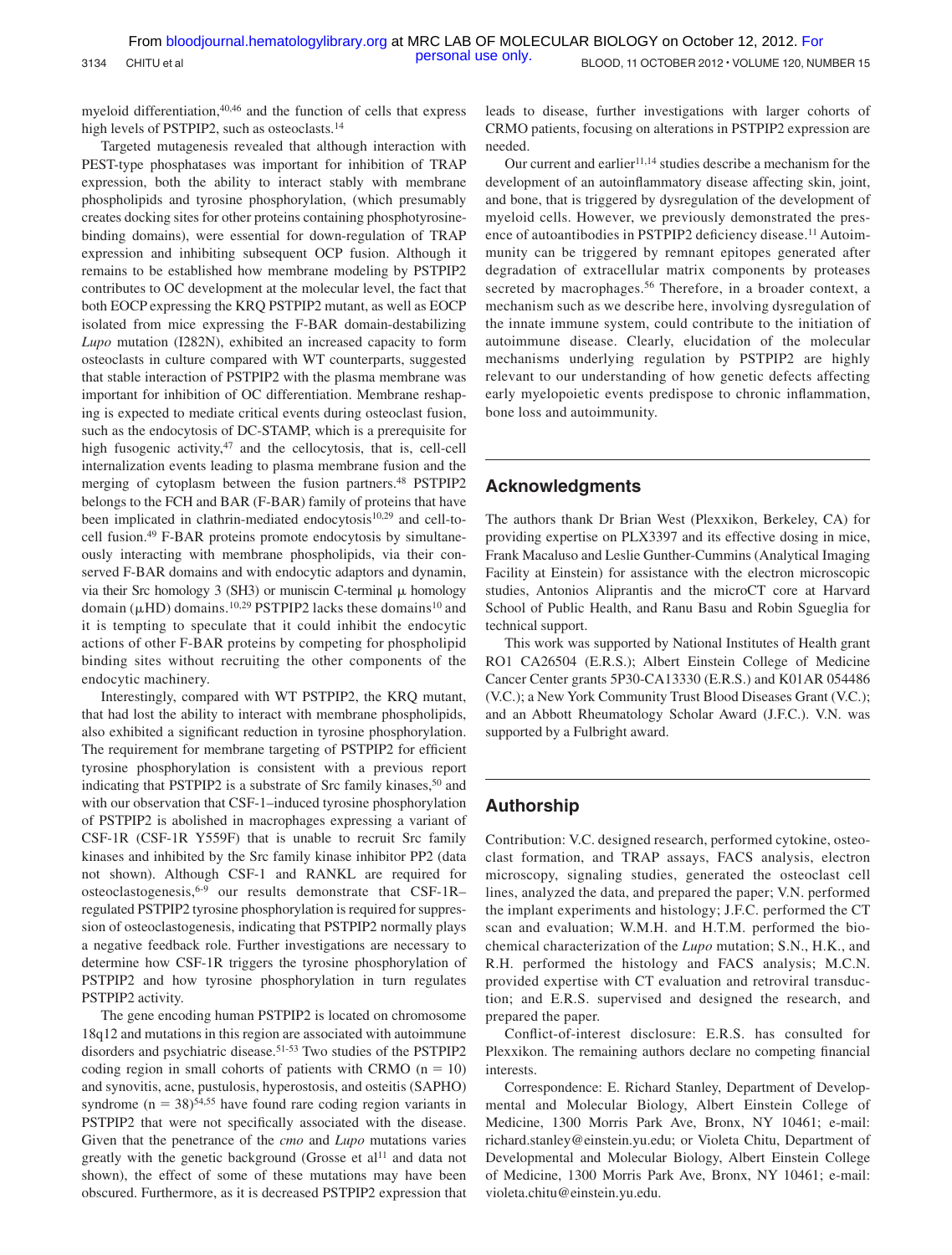# **References**

- 1. Schett G. Osteoimmunology in rheumatic diseases. *Arthritis Res Ther.* 2009;11(1):210.
- 2. El-Shanti H, Ferguson PJ. Chronic recurrent multifocal osteomyelitis: a concise review and genetic update. *Clin Orthop Relat Res.* 2007;462: 11-19.
- 3. Yasuda H, Shima N, Nakagawa N, et al. Osteoclast differentiation factor is a ligand for osteoprotegerin/osteoclastogenesis-inhibitory factor and is identical to TRANCE/RANKL. *Proc Natl Acad Sci U S A.* 1998;95(7):3597-3602.
- 4. Chitu V, Stanley ER. Colony-stimulating factor-1 in immunity and inflammation. *Curr Opin Immunol.* 2006;18(1):39-48.
- 5. Boyle JW, Simone WS, Lacey DL. Osteoclast differentiation and activation. *Nature.* 2003;423:337- 342.
- 6. Hodge JM, Kirkland MA, Nicholson GC. Multiple roles of M-CSF in human osteoclastogenesis. *J Cell Biochem.* 2007;102(3):759-768.
- 7. Perkins SE, Kling SJ. Local concentrations of macrophage-stimulating factor mediate osteoclastic differentation. *Am J Physiol.* 1995;296(6 Pt 1):E1024-E1030.
- 8. Arai F, Miyamoto T, Ohneda O, et al. Commitment and differentiation of osteoclast precursor cells by the sequential expression of c-Fms and receptor activator of nuclear factor kappaB (RANK) receptors. *J Exp Med.* 1999;190(12):1741-1754.
- 9. Tanaka S, Takahashi N, Udagawa N, et al. Macrophage colony-stimulating factor is indispensable for both proliferation and differentiation of osteoclast progenitors. *J Clin Invest.* 1993;91(1): 257-263.
- 10. Chitu V, Stanley ER. PCH proteins, coordinators of membrane-cytoskeletal interactions. *Trends in Cell Biology.* 2007;17(3):145-156.
- 11. Grosse J, Chitu V, Marquardt A, et al. Mutation of mouse MAYP/PSTPIP2 causes a macrophage autoinflammatory disease. *Blood.* 2006;107(8): 3350-3358.
- 12. Petti F, Thelemann A, Kahler J, et al. Temporal quantitation of mutant Kit tyrosine kinase signaling attenuated by a novel thiophene kinase inhibitor OSI-930. *Mol Cancer Ther.* 2005;4(8):1186- 1197.
- 13. Yeung YG, Soldera S, Stanley ER. A novel macrophage actin-associated protein (MAYP) is tyrosine-phosphorylated following colony stimulating factor-1 stimulation. *J Biol Chem.* 1998; 273(46):30638-30642.
- 14. Chitu V, Ferguson P, de Bruijn R, et al. Primed innate immunity leads to autoinflammatory disease in PSTPIP2-defcient cmo mice. *Blood.* 2009;114(12):2497-24505.
- 15. Ferguson PJ, Bing X, Vasef MA, et al. A missense mutation in pstpip2 is associated with the murine autoinflammatory disorder chronic multifocal osteomyelitis. *Bone.* 2006;38(1):41-47.
- 16. Ferguson PJ, El-Shanti H. Autoinflammatory bone disorders. *Curr Opin Rheumatol.* 2007; 19(5):492-498.
- 17. Hentunen T, Choi S, Boyce B, et al. A murine model of inflammatory bone disease. *Bone.* 2000; 26(2):183-188.
- 18. Nandi S, Akhter MP, Seifert MF, Dai XM, Stanley ER. Developmental and functional significance of the CSF-1 proteoglycan chondroitin sulfate chain. *Blood.* 2005;107(2):786-795.
- 19. Dai XM, Zong XH, Akhter MP, Stanley ER. Osteoclast deficiency results in disorganized matrix, reduced mineralization, and abnormal osteoblast behavior in developing bone. *J Bone Miner Res.* 2004;19(9):1441-1451.
- 20. Chitu V, Yeung YG, Yu W, Stanley ER. Measurement of macrophage growth and differentiation. In Coligan JE, Bierer BE, Marguiles DH,

Strober W, eds. *Current Protocols in Immunology*. John Wiley and Sons. Somerset, NJ. 2011;92: 14.20.11-14.20.26.

- 21. Faccio R, Zou W, Colaianni G, Teitelbaum SL, Ross FP. High dose M-CSF partially rescues the Dap12-/- osteoclast phenotype. *J Cell Biochem.* 2003;90(5):871-883.
- 22. Kara FM, Chitu V, Sloan J, et al. Adenosine A1R play a critical role in osteoclast formation and function. *FASEB J.* 2010;24(7):2325-2333.
- 23. Tintut Y, Parhami F, Tsingotjidou A, Tetradis S, Territo M, Demer LL. 8-Isoprostaglandin E2 enhances receptor-activated NFkappa B ligand (RANKL)-dependent osteoclastic potential of marrow hematopoietic precursors via the cAMP pathway. *J Biol Chem.* 2002;277(16):14221- 14226.
- 24. Chitu V, Pixley FJ, Macaluso F, et al. The PCH family member MAYP/PSTPIP2 directly regulates F-actin bundling and enhances filopodia formation and motility in macrophages. *Mol Biol Cell.* 2005;16(6):2947-2959.
- 25. Boyce BF, Yoneda T, Lowe C, Soriano P, Mundy GR. Requirement of pp60c-src expression for osteoclasts to form ruffled borders and resorb bone in mice. *J Clin Invest.* 1992;90(4):1622-1627.
- 26. Zsebo KM, Wypych J, McNiece IK, et al. Identification, purification, and biological characterization of hematopoietic stem cell factor from buffalo rat liver-conditioned medium. *Cell.* 1990;63(1): 195-201.
- 27. DeNardo DG, Brennan DJ, Rexhepaj E, et al. Leukocyte complexity predicts breast cancer survival and functionally regulates response to chemotherapy. *Cancer Discov.* 2011;1(1):54-67.
- 28. Tsujita K, Suetsugu S, Sasaki N, Furutani M, Oikawa T, Takenawa T. Coordination between the actin cytoskeleton and membrane deformation by a novel membrane tubulation domain of PCH proteins is involved in endocytosis. *J Cell Biol.* 2006; 172(2):269-279.
- 29. Henne WM, Boucrot E, Meinecke M, et al. FCHo proteins are nucleators of clathrin-mediated endocytosis. *Science.* 2010;328(5983):1281-1284.
- 30. Shimada A, Niwa H, Tsujita K, et al. Curved EFC/ F-BAR-domain dimers are joined end to end into a filament for membrane invagination in endocytosis. *Cell.* 2007;129(4):761-772.
- 31. Peter B, Kent H, Mills I, et al. BAR domains as sensors of membrane curvature: the amphiphysin BAR structure. *Science.* 2004;303(5657):495- 499.
- 32. Arron JR, Choi Y. Bone versus immune system. *Nature.* 2000;408(6812):535-536.
- 33. Walsh MC, Kim N, Kadono Y, et al. Osteoimmunology: interplay between the immune system and bone metabolism. *Annu Rev Immunol.* 2006; 24:33-63.
- 34. Wei S, Lightwood D, Ladyman H, et al. Modulation of CSF-1-regulated post-natal development with anti-CSF-1 antibody. *Immnobiology.* 2005; 210(2-4):109-119.
- 35. Clarke B. Normal Bone Anatomy and Physiology. *Clin J Am Soc Nephrol.* 2008;3(Suppl 3):S131- S139.
- 36. Yu X, Huang Y, Collin-Osdoby P, Osdoby P. CCR1 chemokines promote the chemotactic recruitment, RANKL development, and motility of osteoclasts and are induced by inflammatory cytokines in osteoblasts. *J Bone Miner Res.* 2004; 19(12):2065-2077.
- 37. Oba Y, Lee JW, Ehrlich LA, et al. MIP-1alpha utilizes both CCR1 and CCR5 to induce osteoclast formation and increase adhesion of myeloma cells to marrow stromal cells. *Exp Hematol.* 2005; 33(3):272-278.
- 38. Broxmeyer HE, Cooper S, Hangoc G, Gao JL,

Murphy PM. Dominant myelopoietic effector functions mediated by chemokine receptor CCR1. *J Exp Med.* 1999;189(12):1987-1992.

- 39. Vallet S, Raje N, Ishitsuka K, et al. MLN3897, a novel CCR1 inhibitor, impairs osteoclastogenesis and inhibits the interaction of multiple myeloma cells and osteoclasts. *Blood.* 2007;110(10):3744- 3752.
- 40. Ivanova N, Dimos J, Schaniel C, Hackney J, Moore K, Lemischka I. A stem cell molecular signature. *Science.* 2002;298(5593):601-604.
- 41. Yu W, Chen J, Xiong Y, Pixley FJ, Yeung YG, Stanley ER. Macrophage proliferation is regulated through CSF-1 receptor tyrosines 544, 559, and 807. *J Biol Chem.* 2012;287(17):13694- 13704.
- 42. Takeshita S, Faccio R, Chappel J, et al. c-Fms tyrosine 559 is a major mediator of M-CSFinduced proliferation of primary macrophages. *J Biol Chem.* 2007;282(26):18980-18990.
- 43. Wipff J, Adamsbaum C, Kahan A, Job-Deslandre C. Chronic recurrent multifocal osteomyelitis. *Joint Bone Spine.* 2011;78(6):555- 560.
- 44. Guleria I, Pollard JW. The trophoblast is a component of the innate immune system during pregnancy. *Nat Med.* 2000;6(5):589-593.
- 45. Teitelbaum SL. Bone resorption by osteoclasts. *Science.* 2000;289(5484):1504-1508.
- 46. Brown A, Wilkinson C, Waterman S, et al. Genetic regulators of myelopoiesis and leukemic signaling identified by gene profiling and linear modeling. *J Leukoc Biol.* 2006;80(2):430-447.
- 47. Mensah KA, Ritchlin CT, Schwarz EM. RANKL induces heterogeneous DC-STAMPlo and DC-STAMPhi osteoclast precursors of which the DC-STAMPlo precursors are the master fusogens. *J Cell Physiol.* 2010;223(1):76-83.
- 48. Vignery A. Macrophage fusion: the making of osteoclasts and giant cells. *J Exp Med.* 2005; 202(3):337-340.
- 49. Richard JP, Leikina E, Langen R, et al. Intracellular curvature-generating proteins in cell-to-cell fusion. *Biochem J.* 2011;440(2):185-193.
- 50. Wu Y, Dowbenko D, Lasky LA. PSTPIP 2, a second tyrosine phosphorylated, cytoskeletalassociated protein that binds a PEST-type protein-tyrosine phosphatase. *J Biol Chem.* 1998; 273(46):30487-30496.
- 51. Merriman T, Cordell H, Eaves I, et al. Suggestive evidence for association of human chromosome 18q12-q21 and its orthologue on rat and mouse chromosome 18 with several autoimmune diseases. *Diabetes.* 2001;50(1):184-194.
- 52. Pickard B, Malloy P, Clark L, et al. Candidate psychiatric illness genes identified in pacients with pericentric inversions of chromosome 18. *Psychiatric Genetics.* 2005;15:37-44.
- 53. Golla A, Jansson A, Ramser J, et al. Chronic recurrent multifocal osteomyelitis (CRMO): evidence for a susceptibility gene located on chromosome 18q21.3-18q22. *Eur J Hum Genet.* 2002;10(3):217-221.
- 54. Jansson A, Renner E, Ramser J, et al. Classification of non-bacterial oteitis: retrospective study of clinical, immunological and genetic aspects in 89 patients. *Rheumatology.* 2007;46(1):154-160.
- Hurtado-Nedelec M, Chollet-Martin S, Chapeton D, Hugot JP, Hayem G, Gérard B. Genetic susceptibility factors in a cohort of 38 patients with SAPHO syndrome: a study of PST-PIP2, NOD2, and LPIN2 genes. *J Rheumatol.* 2010;37(2):401-409.
- 56. Descamps FJ, Van den Steen PE, Nelissen I, Van Damme J, Opdenakker G. Remnant epitopes generate autoimmunity: from rheumatoid arthritis and multiple sclerosis to diabetes. *Adv Exp Med Biol.* 2003;535:69-77.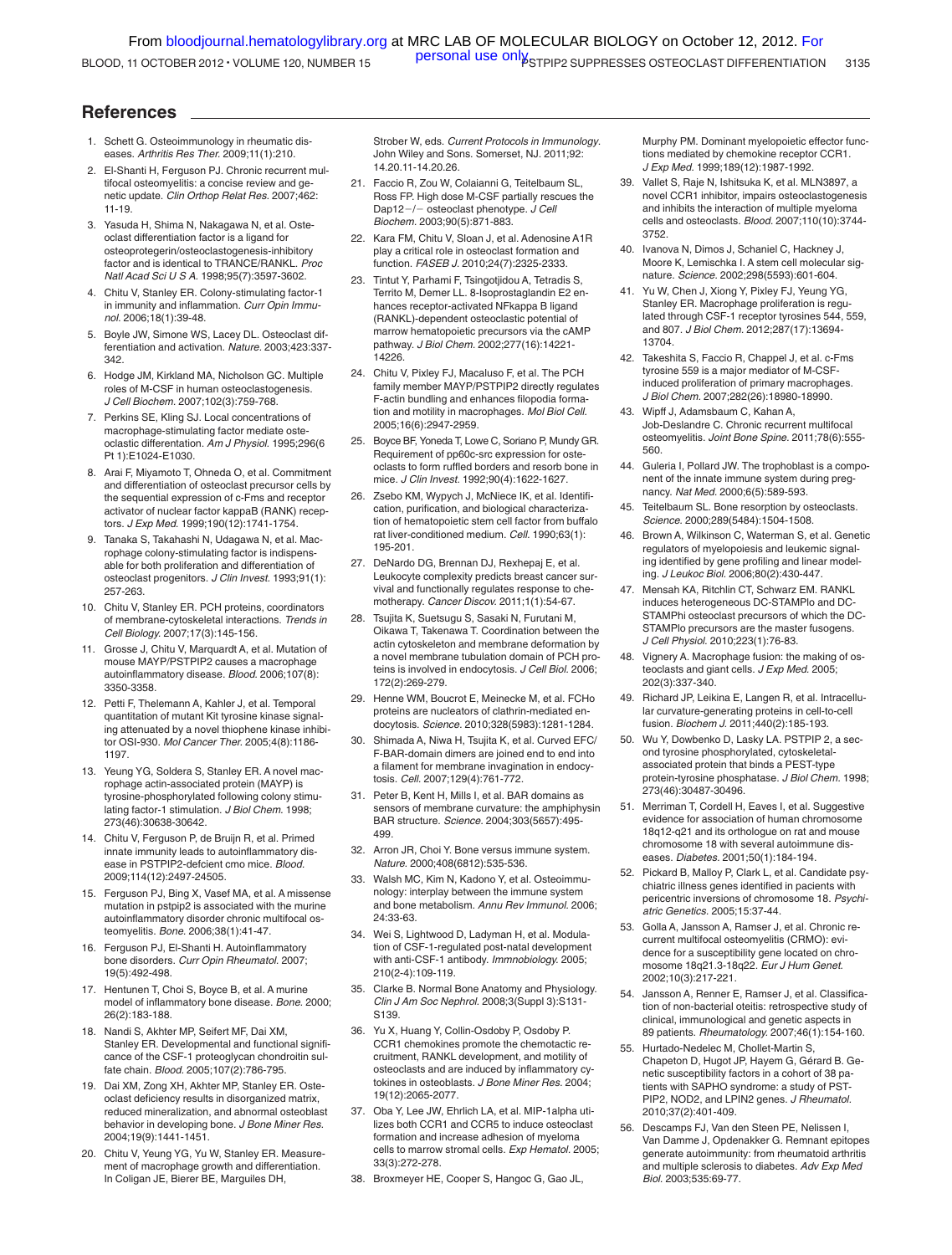# **Supplemental material**

# **PSTPIP2 deficiency in mice causes osteopenia and increased differentiation of multipotent myeloid precursors into osteoclasts**

Violeta Chitu, Viorel Nacu, Julia F. Charles, William M. Henne, Harvey T. McMahon, Sayan Nandi, Halley Ketchum, Renee Harris, Mary C. Nakamura, E. Richard Stanley

**Fig. S1. The accelerated osteoclast differentiation in BM cultures of PSTPIP2-deficient**  *cmo* **mice is not due to an increased frequency of osteoclast precursors.** (A) Frequency of c-Kit<sup>+</sup> Mac-1<sup>low</sup> OCP in the bone marrow of wt and *cmo* mice,  $n \ge 7$  mice. (B) Bone marrow cells of wt and *cmo* mice were grown in CSF-1 and RANKL for the indicated times, fixed and stained for TRAP. (C) Quantification of TRAP<sup>+</sup> cells with more than 3 nuclei (osteoclast-like cells, OCLC,  $n \geq 3$  independent experiments. (D) Dentine resorption in day 6 osteoclast cultures. (E) Quantification of the areas of the dentine resorption pits, average of triplicate cultures from 3 mice/genotype. Data  $\pm$  S.E.M., \*, significantly different from wt, p < 0.05.



Chitu et al. Fig. S1.